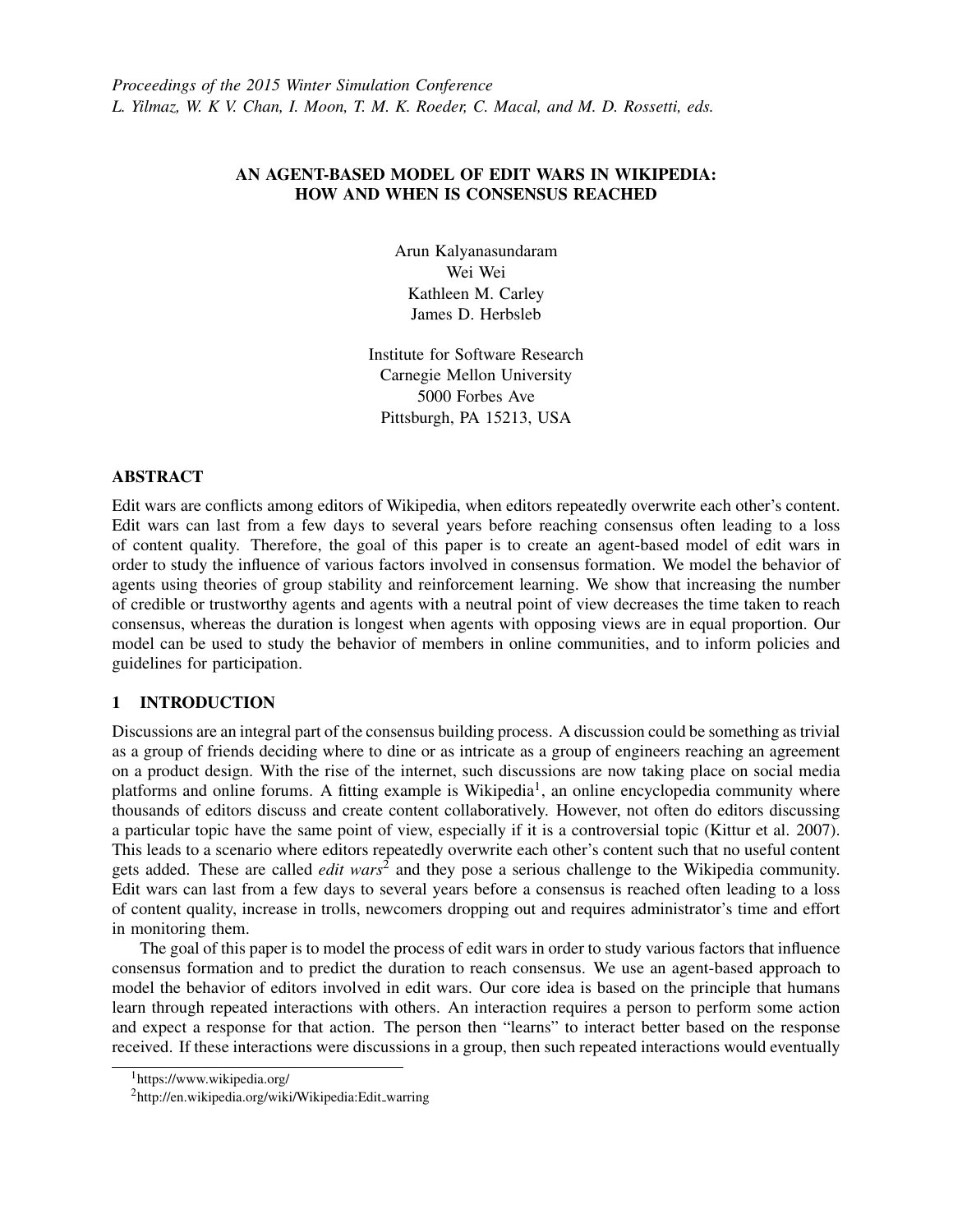result in a consensus. This approach is used in our model in two stages. First, editors are agents who interact with other agents by performing one of a predefined set of actions. The response that agents receive is modeled as a payoff that depends not only on the agent's actions but also on the the actions of other agents. We develop a payoff matrix to compute the payoff of pairs of interacting agents. The use of a payoff matrix is a well known concept in game theory, and we design it such that it captures the underlying incentives of interactions among editors in Wikipedia. In the second stage, agents independently update their beliefs for the set of predefined actions using the Bush-Mostellar reinforcement learning algorithm [\(Bush and Mosteller 1955\)](#page-10-1). The process is then repeated until agents reach a consensus, which is measured using an existing technique in literature [\(Erdamar et al. 2014\)](#page-10-2).

In our experiments, we study the influence of the following factors on edit wars: the initial beliefs of agents, the credibility of agents as measured by their ability to make a trustworthy contribution and the distribution of agents with different points of view. We show that increasing the number of credible agents and increasing the number of agents with a neutral point of view decreases the duration to reach consensus. We also study different group compositions of editors and show that the duration is longest when two opposing views are in equal proportion. Our results can be used to inform policies and guidelines for participation in online communities and can be used to study the behavior of their members.

The rest of the paper is organized as follows. We briefly discuss the background and related work in Section [2.](#page-1-0) We provide the description of our Model in [3.](#page-2-0) We discuss our experiments and their results in Section [4.](#page-4-0) We describe the different ways of verifying and validating our model in Section [5.](#page-9-0) We end the paper with a conclusion of our findings, limitations of our model and scope for future work in Section [6.](#page-10-3)

## <span id="page-1-0"></span>2 BACKGROUND & RELATED WORK

Consensus formation has been widely studied in multi-agent systems both from the context of coordination among autonomous mobile robots [\(Ren et al. 2005\)](#page-11-0) and decision making among humans [\(Chiclana et al.](#page-10-4) [2013\)](#page-10-4). While consensus among robots can be achieved using a protocol based approach [\(Ren et al. 2005\)](#page-11-0) and even with limited communication [\(Savkin 2006\)](#page-11-1), the dynamics of consensus building among humans is significantly complex [\(Cialdini and Goldstein 2004\)](#page-10-5). One of the most widely accepted theories behind the process of consensus formation among humans is the theory of social influence [\(Cialdini and Goldstein](#page-10-5) [2004\)](#page-10-5). The idea is that a person in a group is influenced to comply to the norms of the majority [\(Friedkin](#page-10-6) [and Johnsen 1990\)](#page-10-6). However, this theory does not always hold [\(Xie et al. 2011\)](#page-11-2) and therefore, there are many different cognitive models of consensus formation. Measuring consensus is a also an important part of building the model. The use of similarity measures is a popular technique in measuring consensus [\(Chiclana et al. 2013\)](#page-10-4). In our model, we measure consensus using the approach proposed by [Erdamar](#page-10-2) [et al. \(2014\)](#page-10-2) and apply KL divergence [\(Kullback and Leibler 1951\)](#page-11-3) as a similarity measure.

[Kriplean et al. \(2007\)](#page-11-4) showed that the process of consensus formation in online communities such as Wikipedia is based on a set of policies, guidelines and shared mental models. [Troitzsch \(2009\)](#page-11-5) showed that the act of repeated enforcement of policies leads to the emergence of social norms. However, online discussion forums on the other hand are a loosely coupled community with less restrictive norms for participation. In such cases, reaching consensus in discussions can be modeled as a network of interactions with other members [\(Sobkowicz 2013\)](#page-11-6). Since the medium on which such interactions happen becomes irrelevant, the process can be modeled using cellular automation to study mutual interactions [\(Ono et al.](#page-11-7) [2005\)](#page-11-7). Sometimes, members may not have direct interactions with each other such as on a social tagging website, yet reaching consensus is an important outcome and can be measured using similarity of actions [\(Robu, Halpin, and Shepherd 2009\)](#page-11-8). However, a major limitation of existing approaches is they either take into account agent behavior or the environment, but not both. Therefore, one of our goals is to build a computational model of agent behavior that also considers the impact of the underlying environment where agents interact.

Discussions among members of online forums may not always reach consensus. Nevertheless, consensus is an important outcome for Wikipedia because the goal is not just to discuss but also to produce useful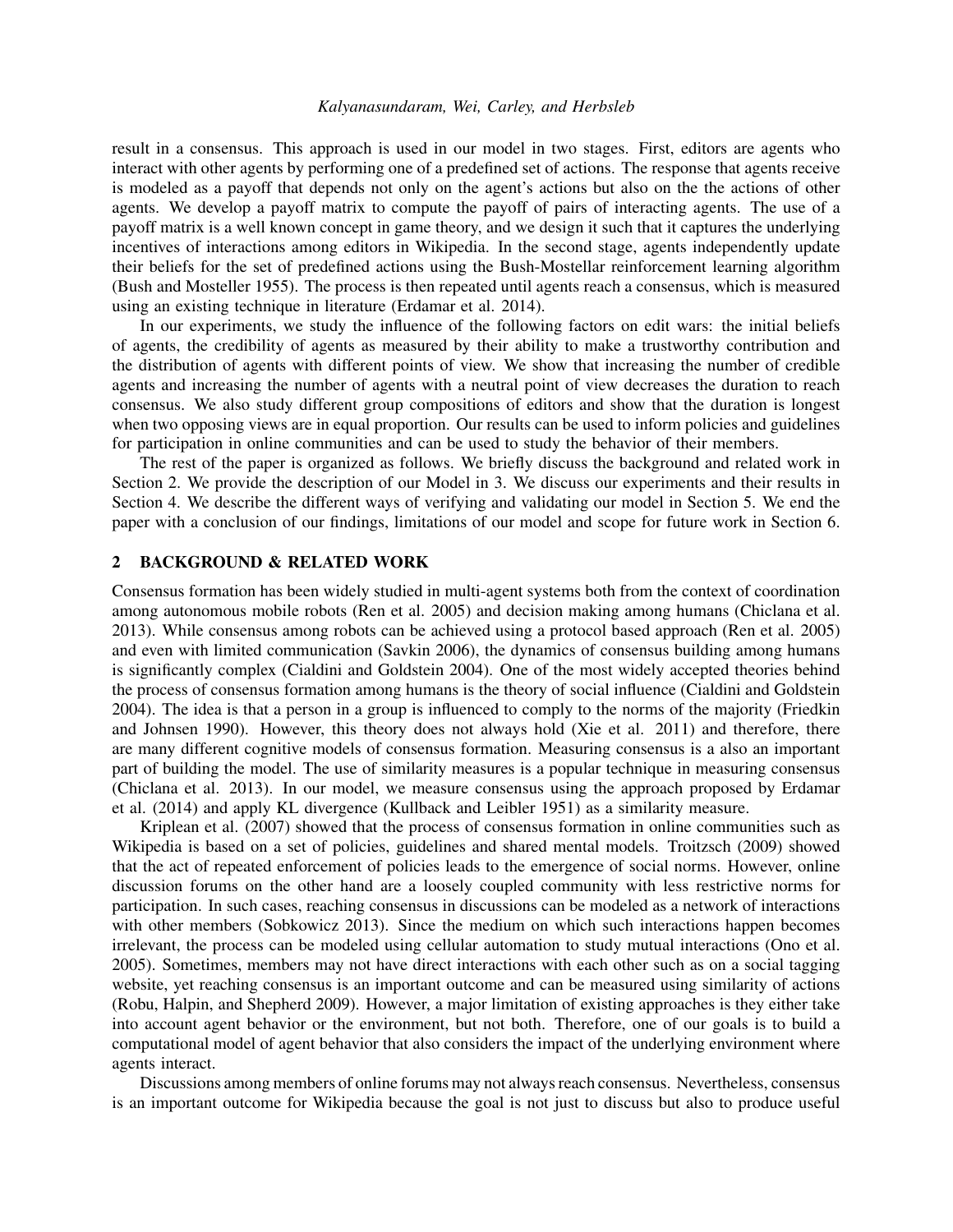content. However, there are situations when members disagree with each other to the extent that they repeatedly overwrite content and no useful content gets added. These are called edit wars and there has been a recent interest in studying and modeling them [\(Sumi et al. 2011\)](#page-11-9). [Yasseri et al. \(2012\)](#page-11-10) used the activity patterns of editors on Wikipedia to detect edit wars. They also categorized edit wars as those that either reach consensus or have a sequence of temporary consensus or are never ending wars. However, we model individual editor's cognition and behavior to study various factors that influence edit wars, which could also be used to inform policy decisions.

## <span id="page-2-0"></span>3 MODEL

Our model is based on the cyclical process of interaction and adaptation used in the theory of group stability [\(Carley 1991\)](#page-10-7). The key idea is that both individual and group behavior can be determined by this cycle of interacting or exchanging information, learning or adapting their behavior, and interacting again and so on. In our model, we consider the actions performed by agents as interactions and the change in their beliefs as learning.

Wikipedia editors perform two basic actions: (1) A *commit* operation, which is adding or editing content in an article and (2) A *revert* operation, which is restoring an article to a previous version. Therefore, the evolution of a Wikipedia article can be seen as a series of commits and reverts. However, during edit wars, one group of editors revert the commits made by another group and vice versa, which often leads to a non-productive cycle where no new content gets added. Our model is based on this premise that edit wars in Wikipedia often have two sides to an issue. For example, one of the popular edit wars in Wikipedia took place in 2006 when the planet Pluto was re-categorized as a dwarf planet. Before this could be updated on Pluto's Wikipedia page, there was an edit war that involved two groups of editors, one supporting the change and the other opposing the change. Let's call these two sides: a) positive (+) and b) negative (-). Therefore, this gives us four possible actions an editor can perform, which are  $C^+$  and  $R^+$ : commit and revert that support the positive side, and *C*<sup>−</sup> and *R*<sup>−</sup>: commit and revert that support the negative side. This allows us to view any edit war as a stream of these four actions in different combinations.

Our model uses a simple game theoretic approach, where the editors are the agents in the model. Since editors are humans and the theories of bounded rationality applies to them, we hypothesize that an agent *i*'s payoff depends on the action of an agent immediately before and after *i*. The payoff mechanism is designed such that it promotes productive editing and suppresses the behaviors of edit warring based on the existing guidelines<sup>[3](#page-2-1)</sup>.

Our model is turn based, where one turn is defined as a random sequence of actions performed by a set of agents. Each agent is allowed one action per turn and the payoffs are computed at the end of each turn. These payoffs are then used in a reinforcement learning algorithm [\(Bush and Mosteller 1955\)](#page-10-1) for each agent to independently decide a new action for the next turn. The process is repeated until a consensus is reached, which is measured using KL divergence [\(Kullback and Leibler 1951\)](#page-11-3).

### 3.1 Payoff Mechanism

An agent's payoff depends on whether her neighboring agents support or refute her view. For example, if an agent *i* performs an action  $C^+$  and the next agent *j* performs an action  $C^-$ , then both agents have opposing views and since this fosters edit warring, both agents are dis-incentivized.

The amount of disincentive an agent receives depends on a) the type of action, b) agent's credibility and c) the neighboring agent's credibility. Each agent *i* has a level of credibility identified by  $\alpha_i$  in [0,1]. This simply indicates how accurate or trustworthy an agent's action is. For example, on Wikipedia some editors may have a track record of making good quality contributions and are therefore, perceived as being more credible. This is important because Wikipedia editors often judge a contribution based on its editor's credibility. Since credibility can be viewed as the 'probability of making an accurate action', we use

<span id="page-2-1"></span><sup>3</sup>http://en.wikipedia.org/wiki/Wikipedia:Edit\_warring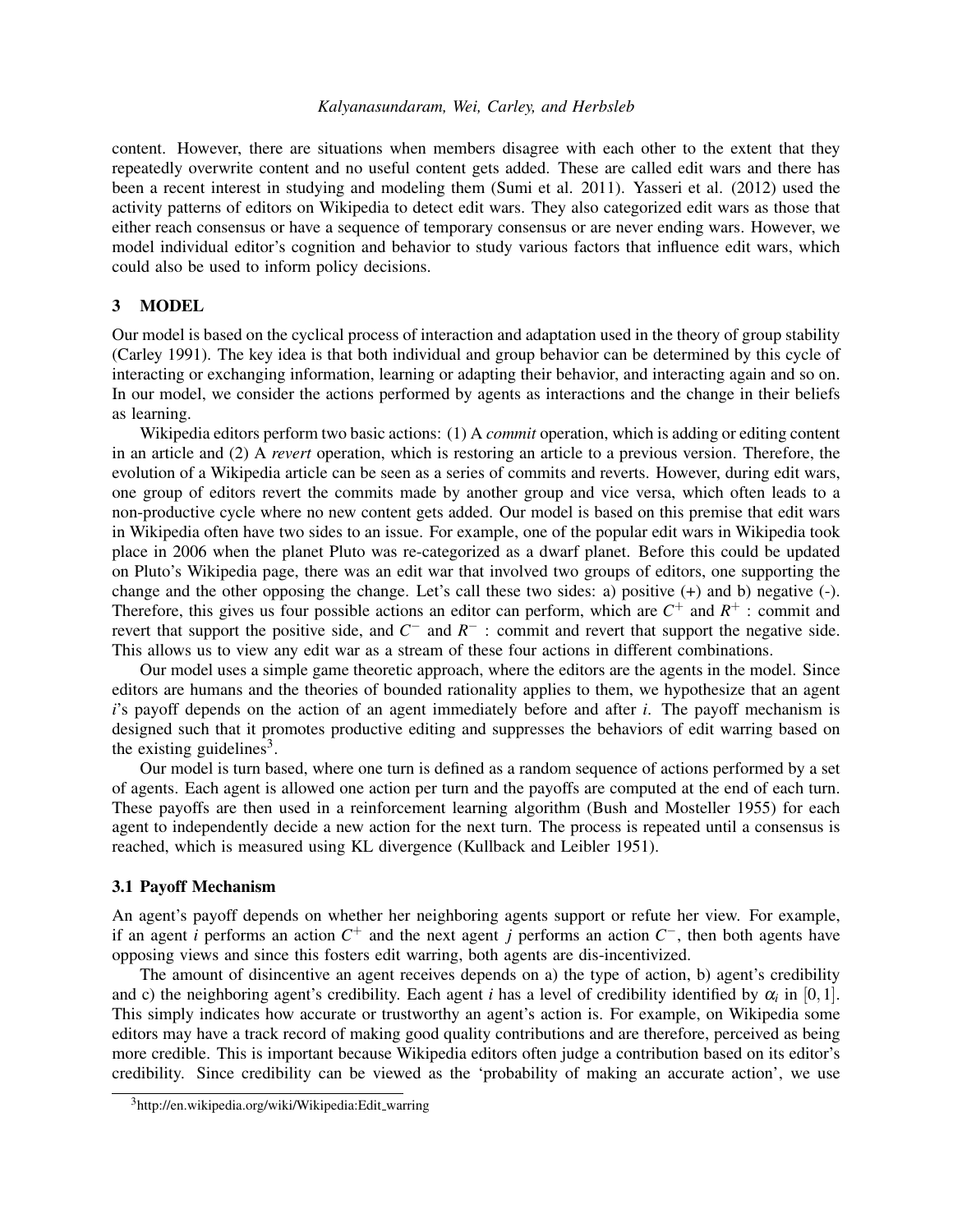exponential families to express the dependence of payoff on two independent probabilities. The payoff *P<sup>i</sup>* received by agent *i* due to a neighboring agent *j* is given by [\(1\)](#page-3-0).

<span id="page-3-0"></span>
$$
P_i = 1 - e^{f(\alpha_j) \frac{-\alpha_i}{1 - \alpha_i}} \tag{1}
$$

Where  $f(\alpha_i)$  depends on the action of *i* and *j*. Table [1](#page-3-1) gives the payoff matrix, except for brevity we only show  $f(\alpha_i)$  since the rest of the equation remains unchanged. Therefore, Table [1](#page-3-1) is used to compute the payoff received by *i* for a any combination of actions of *i* and *j*, by substituting  $f(\alpha_i)$  from Table [1](#page-3-1) in [\(1\)](#page-3-0)

| Action of agent j          |               |                   |                   |                           |                           |  |
|----------------------------|---------------|-------------------|-------------------|---------------------------|---------------------------|--|
| Action<br>of<br>agent<br>i | $f(\alpha_j)$ | $C^+$             | $C^{-}$           | $R^+$                     | $R^-$                     |  |
|                            | $C^+$         | $e^{-(1-\alpha)}$ | $e^{-\alpha}$     | $\alpha$                  | $1-\alpha$                |  |
|                            | $C^{-}$       | $e^{-\alpha}$     | $e^{-(1-\alpha)}$ | $1-\alpha$                | $\alpha$                  |  |
|                            | $R^+$         | $\alpha$          | $1-\alpha$        | $e^{-\frac{1}{\alpha}}$   | $e^{-\frac{1}{1-\alpha}}$ |  |
|                            | $R^-$         | $1-\alpha$        | $\alpha$          | $e^{-\frac{1}{1-\alpha}}$ | $e^{-\frac{1}{\alpha}}$   |  |

<span id="page-3-1"></span>Table 1: Payoff matrix - showing  $f(\alpha_i)$  of [\(1\)](#page-3-0)

Since a neighboring agent can be either before or after in the sequence, the payoff of *i* is the sum of the payoff due to both its neighbors  $\mathbb N$ . Hence [\(1\)](#page-3-0) is rewritten as shown in [\(2\)](#page-3-2).

<span id="page-3-2"></span>
$$
P_i = \sum_{j \in \mathbb{N}} 1 - e^{f(\alpha_j) \frac{-\alpha_i}{1 - \alpha_i}} \tag{2}
$$

#### 3.2 Reinforcement Learning

The beliefs of agents are represented as a probability distribution of the above four actions. In each turn, agents select one of the four actions based on this probability distribution, which is simply the probabilities for choosing each of the four actions, such that the probabilities sum to one. Suppose, for an agent *i* the probability of choosing an action  $k$  is denoted by  $x_{i,k}$  and since our model has has four actions, then  $\sum_{k=1}^{k=4} x_{i,k} = 1$ . At the start of the simulation, each agent is initialized with a particular distribution based on the experimental setup. However, these probabilities are updated at the end of each turn using the Bush-Mostellar reinforcement learning algorithm [\(Bush and Mosteller 1955\)](#page-10-1). The principle behind the algorithm is that given an agent *i*'s payoff  $P_i(t)$  for an action *k* at the end of turn *t*, then the probability with which *i* will choose the action *k* in turn  $t + 1$  is given by [\(3\)](#page-3-3), [\(4\)](#page-3-4) and [\(5\)](#page-3-5)

<span id="page-3-3"></span>
$$
s_i(t) = \frac{P_i(t) - E_i}{\sup \forall_k \{ |U_i(k) - E_i| \}}
$$
(3)

if  $s_i(t) \geq 0$ , then

<span id="page-3-4"></span>
$$
x_{i,k}(t+1) = x_{i,k}(t) + \lambda s_{i,t}(1 - x_{i,k}(t))
$$
\n(4)

if  $s_i(t) < 0$ , then

<span id="page-3-5"></span>
$$
x_{i,k}(t+1) = x_{i,k}(t) + \lambda s_{i,t}(x_{i,k}(t))
$$
\n(5)

Following is an explanation of the notations used in [\(3\)](#page-3-3), [\(4\)](#page-3-4) and [\(5\)](#page-3-5).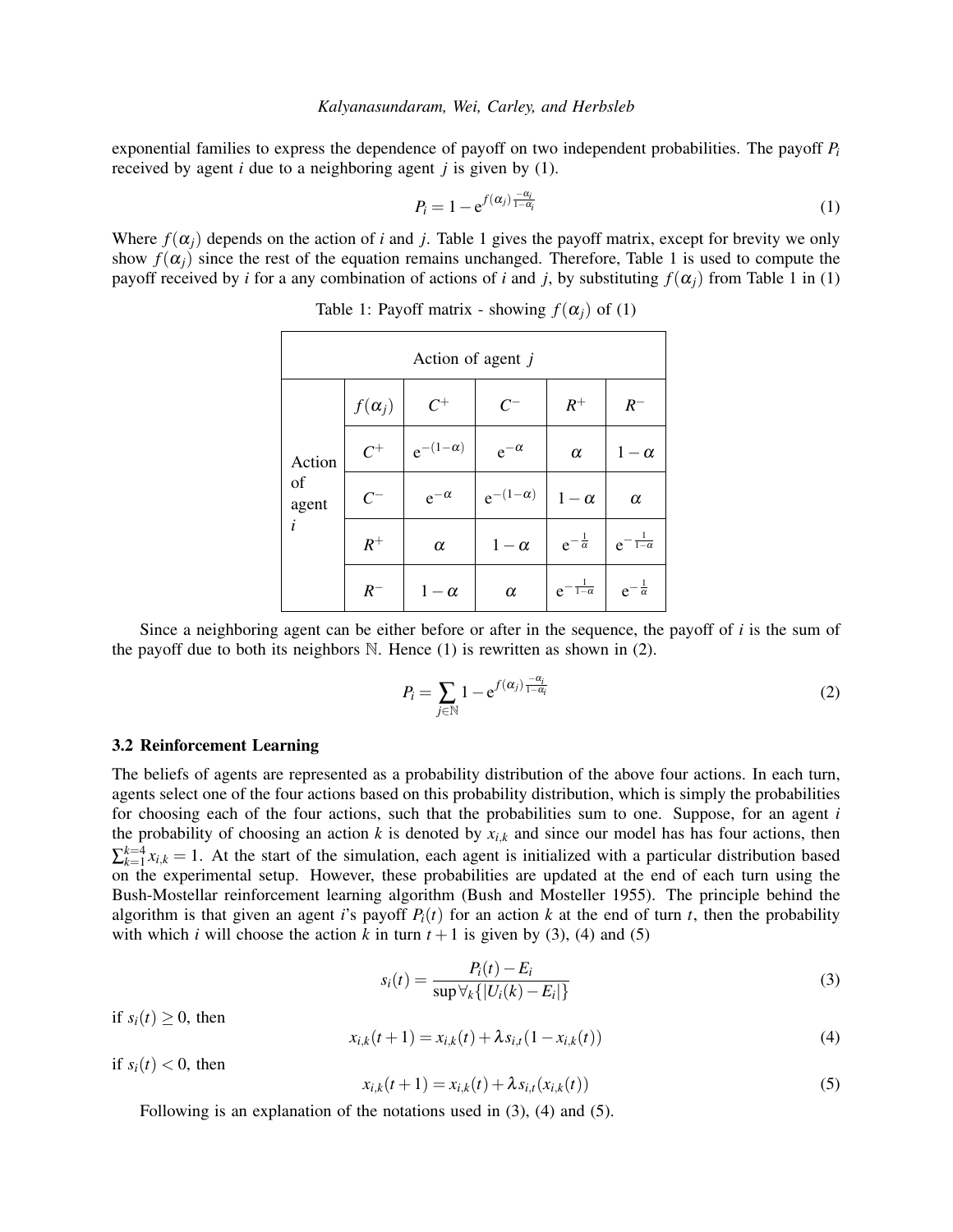- *E<sup>i</sup>* is the payoff agent *i* aspires to get. This can be fixed or varying depending on the action *i* performs. Estimating  $E_i$  that accurately captures the cognitive state of the agent  $i$  is a challenging problem. In our model, we assume that each agent's aspired payoff  $E_i$  is equal to its credibility  $\alpha_i$ . Since Wikipedia editors have a sense of how other editors perceive their credibility to be, the payoff expected by an editor would be a fraction of this perceived credibility.
- $U_i(k)$  is the maximum and minimum possible payoffs received by *i* for action *k*. From [\(1\)](#page-3-0), we know that the payoff can only take values in the range  $[0,1]$ , hence [\(3\)](#page-3-3) is reduced to [\(6\)](#page-4-1) as shown below.

<span id="page-4-1"></span>
$$
s_i(t) = \frac{P_i(t) - E_i}{\sup\{|1 - E_i|, |0 - E_i|\}}
$$
(6)

- $\lambda$  is the learning rate and is a value in [0,1]. It indicates the degree to which agents update their probabilities for turn  $t + 1$  based on the payoff received in turn  $t$ . This is a tunable parameter, however typically a value of 0.5 is used.
- $x_{i,k}(t)$  and  $x_{i,k}(t+1)$  are the probabilities of agent *i* to choose action *k* in turns *t* and  $t+1$  respectively. The probabilities for the other three actions that the agent did not choose in turn  $t$  is given by  $(7)$

<span id="page-4-2"></span>
$$
\forall_{l \neq k} x_{i,l}(t+1) = x_{i,l}(t) + \frac{(x_{i,k}(t+1) - x_{i,k}(t))}{3} \tag{7}
$$

## <span id="page-4-0"></span>4 EXPERIMENTS AND RESULTS

The goal of our experiments is to study the influence of various factors on the process of consensus formation of edit wars. There are two factors that play a critical role during edit wars in Wikipedia: a) The actions that agents decide to choose and b) The credibility or trustworthiness of agents involved. Our first two experiments aim to evaluate the impact of each of these two factors independently on the duration of edit wars. Our third experiment aims at evaluating different group compositions, where a group is a distribution of agents with different points of view. Our experiments have two dependent variables: a) the duration of an edit war, and b) efficiency. The shorter the duration and higher the efficiency, the less detrimental the edit war is.

Duration is measured as the number of turns to reach consensus, a proxy for the time taken based on existing literature on simulations [\(Ono et al. 2005\)](#page-11-7). The point of consensus is determined when the mean normalized KL Divergence ( $\overline{KLD}$ ) of two consecutive turns is less than a predefined value  $\varepsilon$ , typically 0.01.

$$
\overline{KLD} = \frac{\sum_{\forall i,j|i(8)
$$

Where,  $KLD(i, j) = \sum_{k=1}^{k=4} x_{i,k} * log_e(\frac{x_{i,k}}{x_{i,k}})$  $\frac{x_{i,k}}{x_{j,k}}$ ). The edit war is supposed to have reached a consensus when [\(9\)](#page-4-3) is satisfied with a duration of *t* turns.  $\overline{KLD_t}$  is simply the mean normalized KL Divergence computed at the end of turn *t*.

<span id="page-4-3"></span>
$$
|\overline{KLD}_{t-2} - \overline{KLD}_{t-1}| + |\overline{KLD}_{t-1} - \overline{KLD}_t| < 2\varepsilon
$$
\n(9)

Efficiency is measured as the ratio of sum of commit actions of all agents to the total number of actions. If  $\#C_i^+$  is the number of  $C^+$  actions made by agent *i* then, efficiency is given by [\(10\)](#page-4-4). The reason we measure efficiency is that edit wars can be either constructive or destructive, and efficiency gives us a way to quantify this outcome. For example, an efficiency of less than 0.5 implies that there were more reverts made than commits, which effectively means a destructive edit war with no new content added. Therefore, higher the efficiency, the more constructive the edit war is.

<span id="page-4-4"></span>
$$
Efficiency = \frac{\sum_{i} (\#C_{i}^{+} + \#C_{i}^{-})}{\sum_{i} (\#C_{i}^{+} + \#C_{i}^{-} + \#R_{i}^{+} + \#R_{i}^{-})}
$$
(10)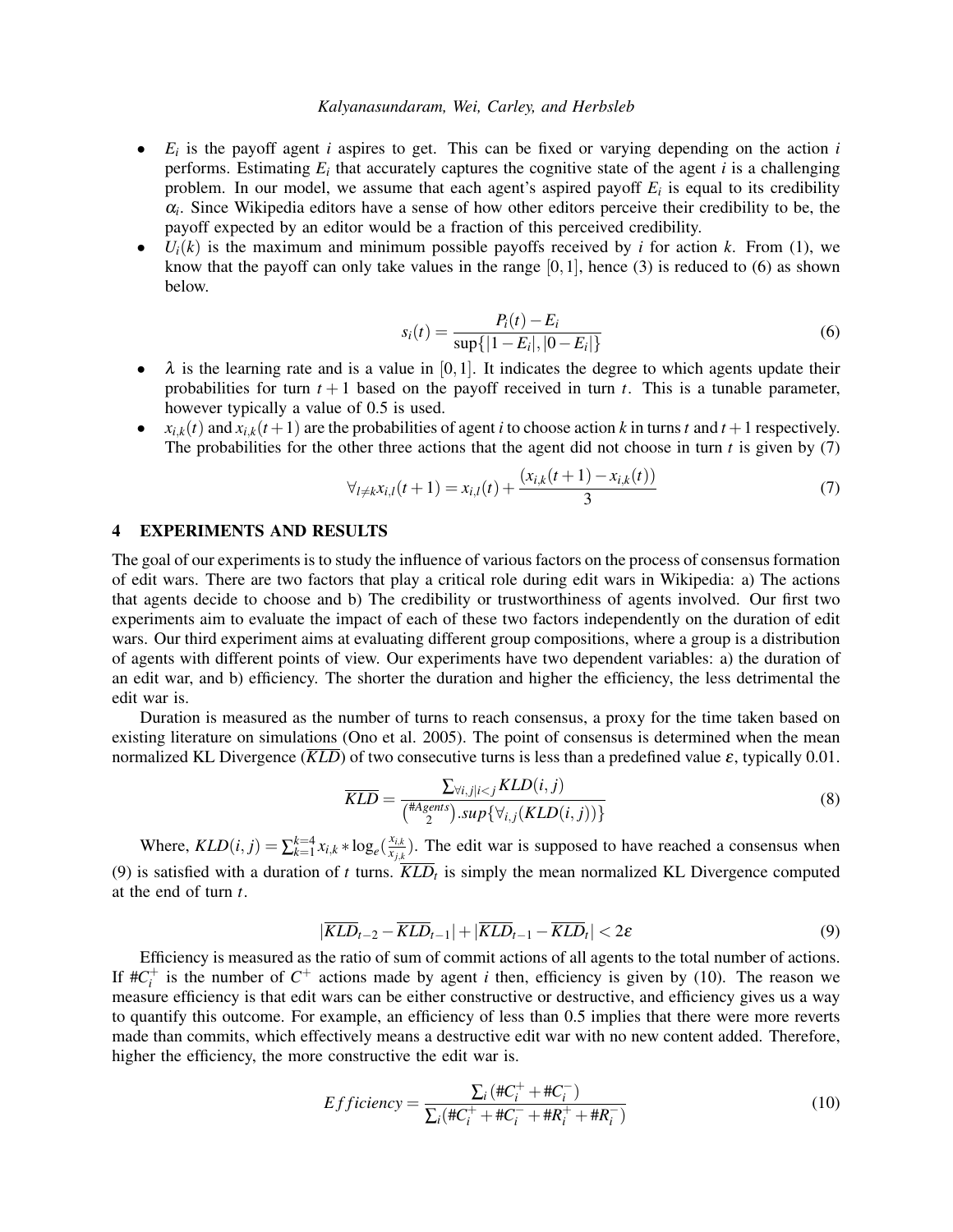The experiments are performed using an agent based simulation software written in Java. The complete source code is made available online<sup>[4](#page-5-0)</sup>. Each replication in our simulation starts by initializing the attributes of each agent depending on the experimental condition. Agents are then chosen at random to perform an action based on their probability distribution of actions. Each agent updates its probability distribution using the reinforcement learning algorithm. This process is repeated until the stopping condition as given in [\(9\)](#page-4-3) is reached. The number of turns to terminate is recorded as the duration of the edit war for one replication. We run a total of one thousand replications for each experimental condition. We use a fixed agent size of 100 because when analyzed our outcome variables with agent size  $= \{100, 300, 500\}$ , we found the results to be independent of the number of agents. We also use a fixed learning rate of  $\lambda = 0.5$ , since we ran our experiments with  $\lambda = \{0.2, 0.5, 0.8\}$  and found that although the value of our outcome variables change with  $\lambda$ , the variance between different conditions of our experiments remain insensitive to λ.

### 4.1 Experiment 1: Likelihood to Commit (*LC*)

The goal of this experiment is to evaluate the effect of the agent's initial beliefs on the duration of edit wars. The belief is represented as a probability distribution of the four possible actions. Hence, to study this effect we will have to vary four different variables. However, using a simple technique we can reduce this to just one variable. We note that in real world, agents in an edit war start by supporting one of the two sides of an issue. In other words, people often have strong opinions about the issue they are discussing, at least at the start of an edit war. Therefore, we can divide our agents into two groups depending on the side of the issue they support. These agents can either perform a *commit* or a *revert* action to support their side. Since these probabilities should sum to one, we can model our agents using only the likelihood of making a commit action as explained below.

Let  $L_c$  and  $L_R$  denote the likelihood to commit and revert respectively. Therefore, the following relations hold,

$$
L_C = 1 - L_R
$$
  $L_C = L_{C^+} + L_{C^-}$   $L_R = L_{R^+} + L_{R^-}$ 

Suppose we randomly assign agents to the positive side of the issue, then based on our real world assumption,  $L_{C}$ − and  $L_{R}$ − should be infinitesimally small. Therefore, by using a single independent variable *LC*, we can study the effect of agent's initial beliefs. For each replication of an experimental condition, we generate a normal distribution with mean *L<sup>C</sup>* and standard deviation 0.05. Each agent *i* is then randomly assigned  $L_C(i)$  from this distribution and the initial probability distribution of actions for *i* is computed depending on the side *i* was assigned at the start of the simulation. For example, suppose  $L<sub>C</sub> = 0.2$ and  $L_C(i) = 0.23$  and *i* is assigned the positive side, then the probability distribution of actions for *i* is  $\{C^+, R^+, C^-, R^-\} = \{0.23, 0, 0, 0.77\}$ . However, in our implementation we assign a small value of 0.001 instead of zero for the non-supporting side. The value of standard deviation is chosen such that there is almost no overlap in the distributions of two conditions. Since our experiment has four conditions with an interval of 0.2 between each condition, a standard deviation of 0.05 will have about 95% of values in the interval of  $\pm 0.1$ . Table [2](#page-6-0) shows the configuration of different variables used in this experiment.

Figure [1\(](#page-6-1)a) shows the time taken (measured as the number of turns) to reach consensus for different values of *LC*. The solid gray triangle on each box plot marks the mean value, and we see that the mean number of turns to reach consensus is non-decreasing with increase in *LC*. This might seem counter intuitive that increasing the likelihood to commit also increases the time taken to reach consensus. However, in reality the reverts are a necessary evil, which serve to suppress biased opinions. However, this effect is only noticed for low values of  $L_c$ , that is the number of turns increases initially and then almost saturates for  $L_c$  > 0.4. We then performed a Tukey's HSD (Honest Significant Difference) test to find if the difference between any two levels is statistically significant. The figure also shows the level of statistical significance between any two conditions. For example, in Figure [1\(](#page-6-1)a), the difference in the number of turns between

<span id="page-5-0"></span><sup>4</sup>https://github.com/arunk054/Modeling Edit Wars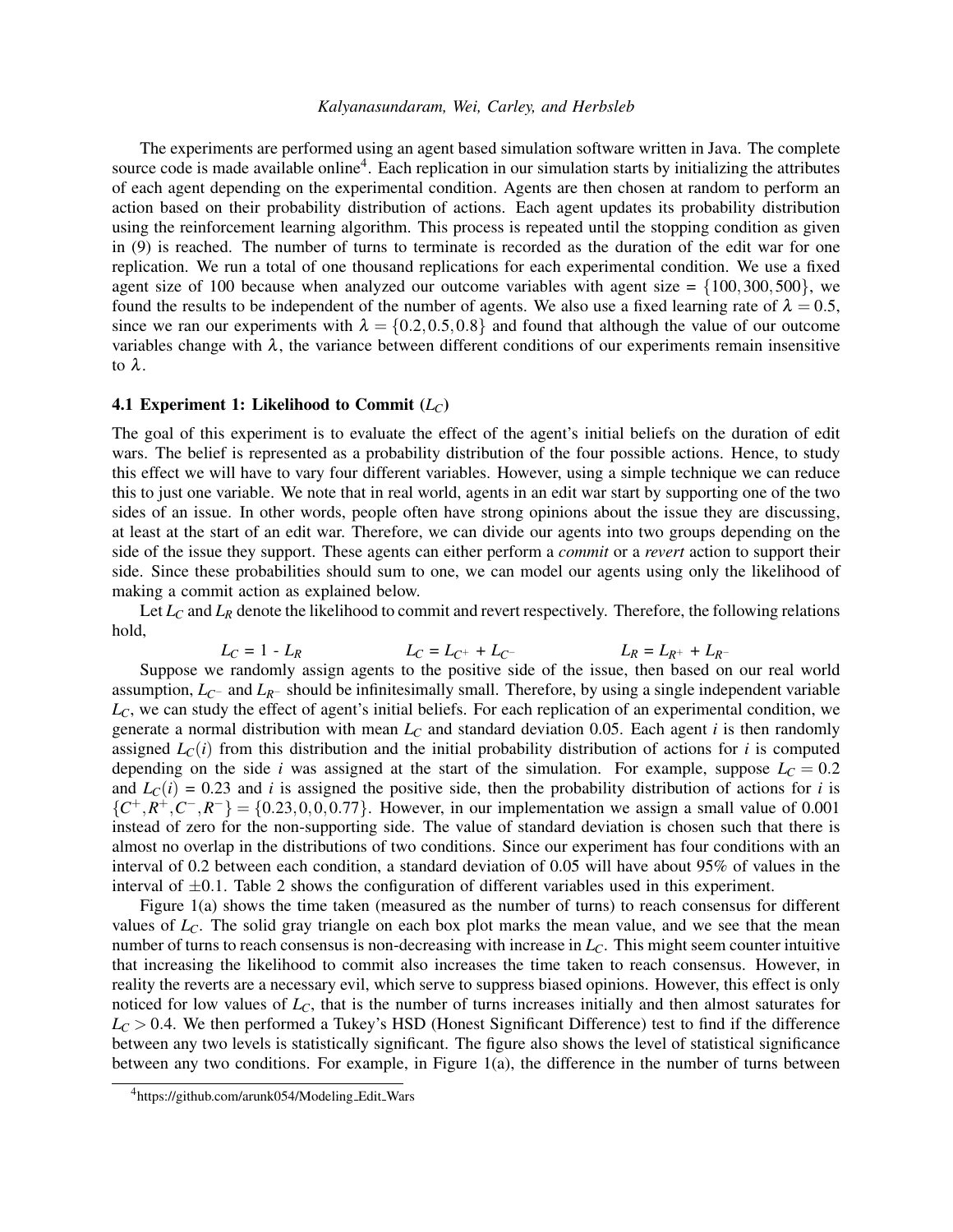| Variable         | <b>Description</b>                                                          | Nature / Number<br>of values | <b>Values</b> used |
|------------------|-----------------------------------------------------------------------------|------------------------------|--------------------|
| $L_C$            | Mean Likelihood to commit, normally<br>distributed with a std. dev. of 0.05 | $\overline{4}$               | 0.2, 0.4, 0.6, 0.8 |
| $\alpha_i$       | Credibility of agent $i$ , uniformly ran-<br>domly distributed in $[0,1]$   | Random                       |                    |
| λ                | Learning rate                                                               | 1                            | 0.5                |
| Agent population | Number of agents                                                            | $\mathbf{1}$                 | 100                |
| # Replications   | Number of replications per condition                                        | 1000                         |                    |
| $#$ Runs         | Total number of independent runs                                            | 4000                         |                    |

<span id="page-6-0"></span>Table 2: Independent and Control variables in Experiment 1

 $L_c = 0.4$  and  $L_c = 0.2$  is statistically significant with a mean difference of 3.7 turns and a 95% confidence interval of [1.7,5.6]. Whereas, the difference between  $L_C = 0.6$  and  $L_C = 0.4$  is not statistically significant. On the other hand, the change in efficiency is statistically significant for every 0.2 increase in *L<sup>C</sup>* as shown in Figure [1\(](#page-6-1)b), with the highest difference being between  $L<sub>C</sub> = 0.8$  and  $L<sub>C</sub> = 0.4$  of 0.48 with a 95% confidence interval of [.45,0.51]. Therefore, even if the time taken to reach consensus were to remain same, the efficiency increases with increase in *LC*.



<span id="page-6-1"></span>Figure 1: (a) Number of Turns to reach consensus. (b) Efficiency - for different values of *LC*. (Solid triangle marks the mean.) \*\*\*p  $< 0.001$ 

#### 4.2 Experiment 2: Credibility  $(\alpha)$

The goal of this experiment is to evaluate the effect of agent's credibility on the duration of edit wars. We can intuitively argue that an edit war among highly credible agents will last shorter and would be more efficient than if it had agents with lower credibility. In this experiment we aim to validate this relationship. We study four different  $\alpha$  values - {0.2,0.4,0.6,0.8}, where each value is the mean of a normal distribution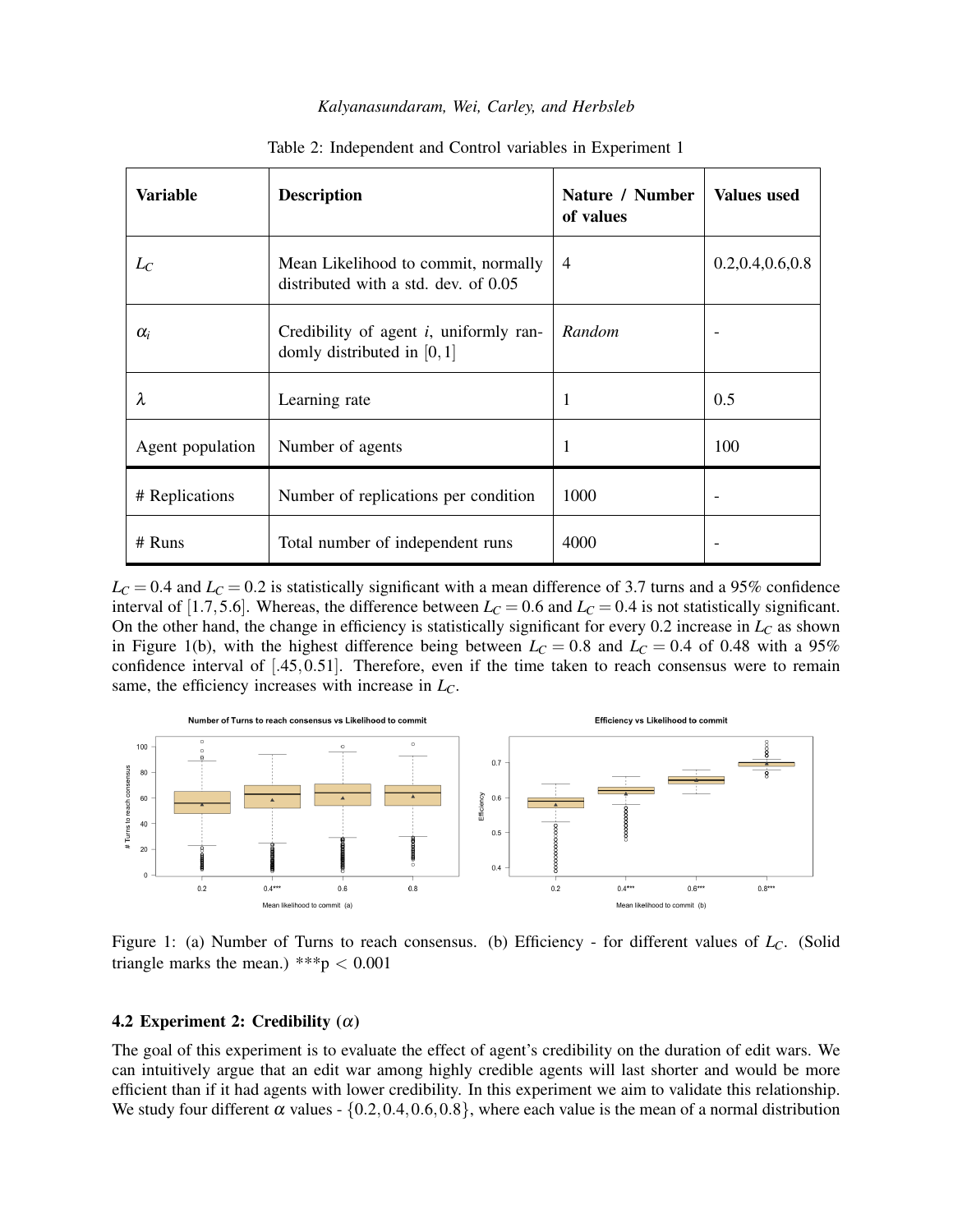with standard distribution 0.05. Therefore, at the start of each replication, each agent *i* is assigned an  $\alpha_i$ from the corresponding distribution of  $\alpha$  depending on the experimental condition. The other independent variables are: a)  $L<sub>C</sub>$  is uniformly randomly distributed in [0,1], b)  $\lambda$  is 0.5, c) agent population size is 100. We run a thousand replications per condition.

Using Tukey's HSD test we found that the difference in the number of turns between all subsequent levels is statistically significant, with the highest decrease being between  $\alpha = 0.8$  and  $\alpha = 0.6$  of 33.2 turns (about 58%) with a 95% confidence interval of [29.2,37.1]. The box plot in Figure [2\(](#page-7-0)a) shows that the number of turns decreases with increase in agent credibility, except for  $\alpha$  in the range [0.4,0.6]. This has an intuitive explanation; humans find it easier to judge the actions of another person, when they know that the person is either highly trustworthy or less trustworthy. However, they have difficulty in making this judgment if the trustworthiness or credibility of the other person is uncertain. The same analogy can be used to explain the scenario in Figure [2\(](#page-7-0)a), when agents have a credibility of around 0.5, it is almost a random toss of a coin to predict whether the actions of an agent are credible or not. Therefore this uncertainty slightly increases the number of turns to reach consensus when  $\alpha$  is between 0.4 and 0.6, which eventually decreases considerably when  $\alpha = 0.8$ .



<span id="page-7-0"></span>Figure 2: (a) Number of turns to reach consensus. (b) Efficiency - for different values of mean agent credibility ( $\alpha$ ). \*\*\*p < 0.001, \*p < 0.05

Figure [2\(](#page-7-0)b) shows the increase in efficiency between all subsequent levels of  $\alpha$  is statistically significant. The increase in efficiency is maximum (about 17%) when  $\alpha$  is in the range [0.4,0.6], and this complements our earlier argument that agents find it difficult to make judgments about other agent's actions when  $\alpha$  is around 0.5. As a result of this uncertainty, agents have to add more content (i.e. make more commits) before they can reach a consensus. Although the efficiency at  $\alpha = 0.8$  is highest, the increase is only about 0.9% from the efficiency at  $\alpha = 0.6$ . This is because higher values of  $\alpha$  implies that consensus is reached faster, and hence involves lesser deliberations, which in turn causes the efficiency to reach a saturation.

## 4.3 Experiment 3: Group Composition

Our experiments so far have ignored one key aspect of edit wars in real world, that there is not always an equal proportion of agents from both sides of the issue. In our earlier experiments we assumed equal number of agents from both the positive and negative side. However, previous research on Wikipedia has shown that diversity of members leads to higher content quality [\(Arazy et al. 2011\)](#page-10-8). On the other hand, [Ono et al. \(2005\)](#page-11-7) showed that having more mediators or in our case editors with a neutral point of view reduces the time to reach consensus in arguments. Therefore, we identify three broad categories of editors: a) Positive campaigner (P), b) Negative campaigner (N) and c) Moderate (M). The goal of this experiment is to study the effect of group compositions on the duration of edit wars. A group here refers to a specific proportion of the three categories of editors at the start of an edit war. We choose a subset of group compositions such that it represents a few real world configurations and also captures a few extreme cases.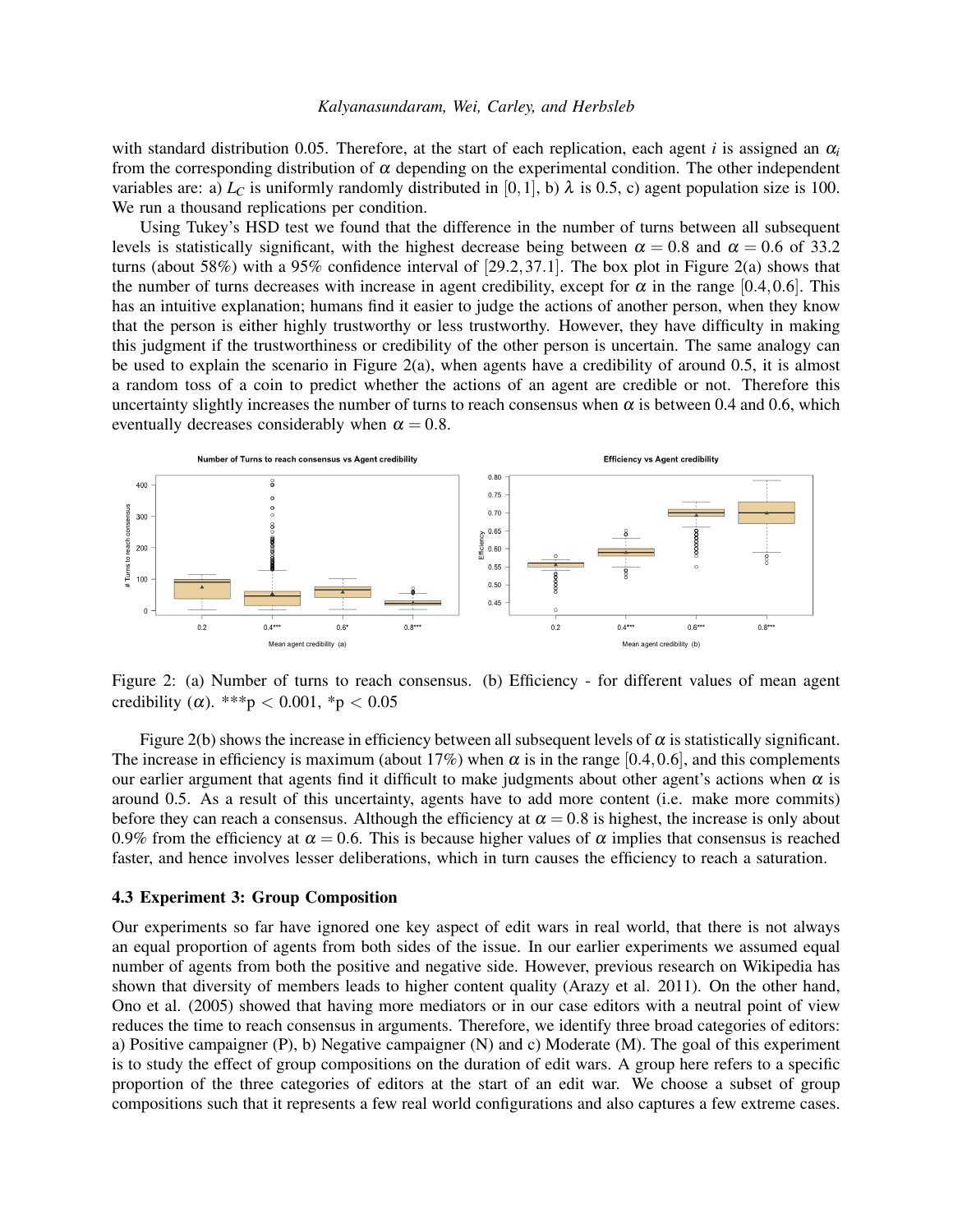An agent is assigned one of these categories by simply modifying the probability distribution of actions  $\{L_C^+, L_R^+, L_C^-, L_R^-\}$  as follows, P:  $\{0.5, 0.5, 0.0\}$ , P:  $\{0.0, 0.5, 0.5\}$ , M:  $\{0.25, 0.25, 0.25, 0.25\}$ , where each value in this set maps to the corresponding action probability.

This experiment has six different group compositions and each one is a different experimental condition. Figure [3](#page-8-0) shows the number of turns to reach consensus for all six conditions. The baseline condition has equal proportion of all three categories of editors. We compare the outcomes of all other conditions with this baseline. The second condition contains positive campaigners (P) and negative campaigners (N) in equal proportion but no moderates (M). The third condition has very high percentage positive campaigners (90%) and no moderates, therefore, the ratio of P:N is 9:1. The fourth condition is essentially the same as the third condition except the ratio of P:N is 1:9. Evaluating similar cases also allows us to validate our model. In fifth condition, we evaluate the effect of moderates, where half of the agent population are moderates and the rest half has equal proportion of P and N. In the final condition, we evaluate a hypothetical case where all editors are moderates. The credibility  $\alpha_i$  of agents is uniformly randomly distributed. We use a constant learning rate  $\lambda = 0.5$  and the number of agents is fixed at one hundred. The number of replications per condition is one thousand.



<span id="page-8-0"></span>Figure 3: Number of turns to reach consensus for different group compositions.

We found that all group compositions had statistically significant difference compared to the baseline. In addition, a Tukey's HSD test showed statistically significant difference between all pairs of group compositions except between the positive and negative dominant groups. Since the two groups are essentially similar, the result bolsters the validity of our model. As shown in Figure [3,](#page-8-0) these two groups also take the shortest time to reach consensus, probably because it is easy to suppress opposition when the number of supporters on one side is highly skewed. The *Two opposing views* condition takes longer to reach consensus than the baseline, this shows that the presence of moderates can help reach consensus faster. Furthermore, this effect is more pronounced in the *50% moderates* condition, which takes about fifty-four percent less turns than the baseline. However, if the agent population consists of *All Moderates*, it takes longer than the baseline. Since a group made up of only moderates is an extremely unlikely scenario in an edit war, the result could mean that editors are just involved in a lengthy process of deliberation and not an edit war. We do not show the efficiency of these conditions since it follows a similar pattern as the number of turns.

#### 4.4 Discussion

Results of our experiments show that the mean agent credibility  $\alpha$  has a greater influence on the time taken to reach consensus than mean likelihood to commit  $L_C$ , whereas efficiency is influenced by  $L_C$  more than  $\alpha$ . This suggests that an agent's actions are not as important as the credibility of the agent performing that action. On the other hand, efficiency appears to depend on both  $L<sub>C</sub>$  and  $\alpha$ . However, efficiency increases linearly with increase in  $L_c$ , but follows a sigmodal growth curve with increase in  $\alpha$ . This indicates that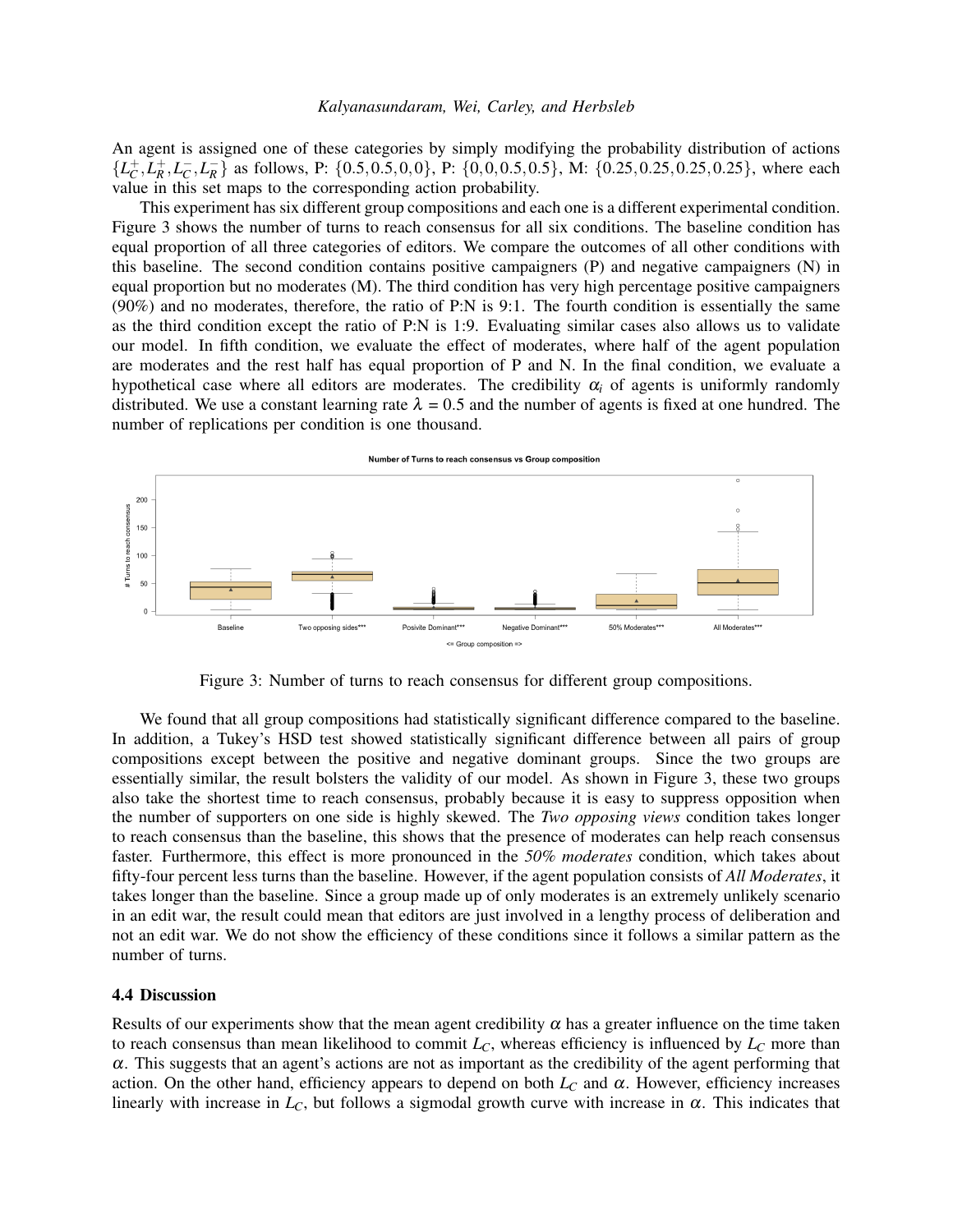having agents with high credibility increases their productivity but beyond a certain level of credibility there is no noticeable increase in efficiency.

We found that even when  $L<sub>C</sub>$  and  $\alpha$  remain same across different populations of agents, there is a significant difference in the outcome measures depending on the fraction of agents that support a given side. It turns out, when this fraction is close to one, edit wars take an extremely short time to reach consensus, almost as if an edit war never existed. This is also what one would expect in the real world, when a particular decision is made unanimously because an overwhelming majority support it. In such cases an issue no longer remains contentious. However, we found that the duration of edit wars is maximum when both sides are equally represented. This happens in the real world when an issue is highly contentious that there is often an equal mix of editors from both sides of the issue. Wikipedia administrators should therefore, monitor the composition of agents in an edit war and watch out for such signs. On the other hand, when the agent population contains moderates, which are agents with a neutral opinion, the duration of edit wars decreases with increase in the fraction of moderates. This is also the reason why Wikipedia's guidelines for contribution encourage its editors to have a neutral point of view when editing an article.

## <span id="page-9-0"></span>5 VERIFICATION AND VALIDATION

Based on the validation techniques proposed by [Sargent \(2005\),](#page-11-11) we discuss the following approaches as applied to our model: a) conceptual validity, b) model verification and c) operational validity. Conceptual validation implies that the theories or concepts the model is based on accurately characterizes real world. Our model is based on the ideas that consecutive actions supporting a similar viewpoint should be incentivized and that commits receive higher incentives than reverts. Therefore, the conceptual validity of our model can be ascertained if these concepts hold in real world. Wikipedia's guidelines<sup>[5](#page-9-1)</sup> on achieving consensus state that consensus is achieved by incorporating the legitimate concerns of all editors and is not the result of voting or unanimity. This is in line with our approach of the use of autonomous agents and collectively evaluating consensus. In addition, Wikipedia's 3RR (three-revert rule)<sup>[6](#page-9-2)</sup> policy prevents editors from making more than three reverts to a page in a given time period, which substantiates our notion of incentivizing commits higher than reverts.

Model verification refers to the accuracy of the model's implementation. We used software engineering principles such as object oriented design, modularity and unit testing to develop our Java based implementation. We use internal consistency checks, which is to show that certain invariants identified within the model are satisfied by our implementation. For instance, in experiment 3 we did not find a statistically significant difference between the two similar conditions, which is one form of internal consistency. Moreover, the amount of variability across different replications of a condition is below the acceptable limits.

The operational validity of a model is primarily done using plots or statistical tests showing expected model behavior. For example, when an agent's mean likelihood to commit (*LC*) is increased, then according to [\(10\)](#page-4-4) the efficiency of the edit war should increase irrespective of other conditions. This can be observed from the results of our experiment 1 as shown in Figure [1\(](#page-6-1)b), where the mean efficiency is a strictly increasing function of *LC*.

Furthermore, the external validity of our model can be achieved by matching the results of the model with the real world, which often requires calibrating the parameters of the model. In this case we would like to use the data from an edit war in Wikipedia and use our model to accurately predict the time taken for the edit war to reach a consensus. We choose an edit war that has already reached consensus, and use the revision history to identify all editors and their actions up to half way through the edit war. This will be assumed as the start of the edit war and our goal is to use our model to predict the time taken for the second half. Each action in the first half of the edit war is annotated as one of the four possible actions of our model. Each editor is assigned a likelihood to commit  $(L<sub>C</sub>(i))$  by finding the ratio of commits to the sum of commits and reverts made by the editor in the past anywhere on Wikipedia. The probability

<span id="page-9-1"></span><sup>5</sup>http://en.wikipedia.org/wiki/Wikipedia:Consensus

<span id="page-9-2"></span><sup>&</sup>lt;sup>6</sup>http://en.wikipedia.org/wiki/Wikipedia:Edit\_warring#The\_three-revert\_rule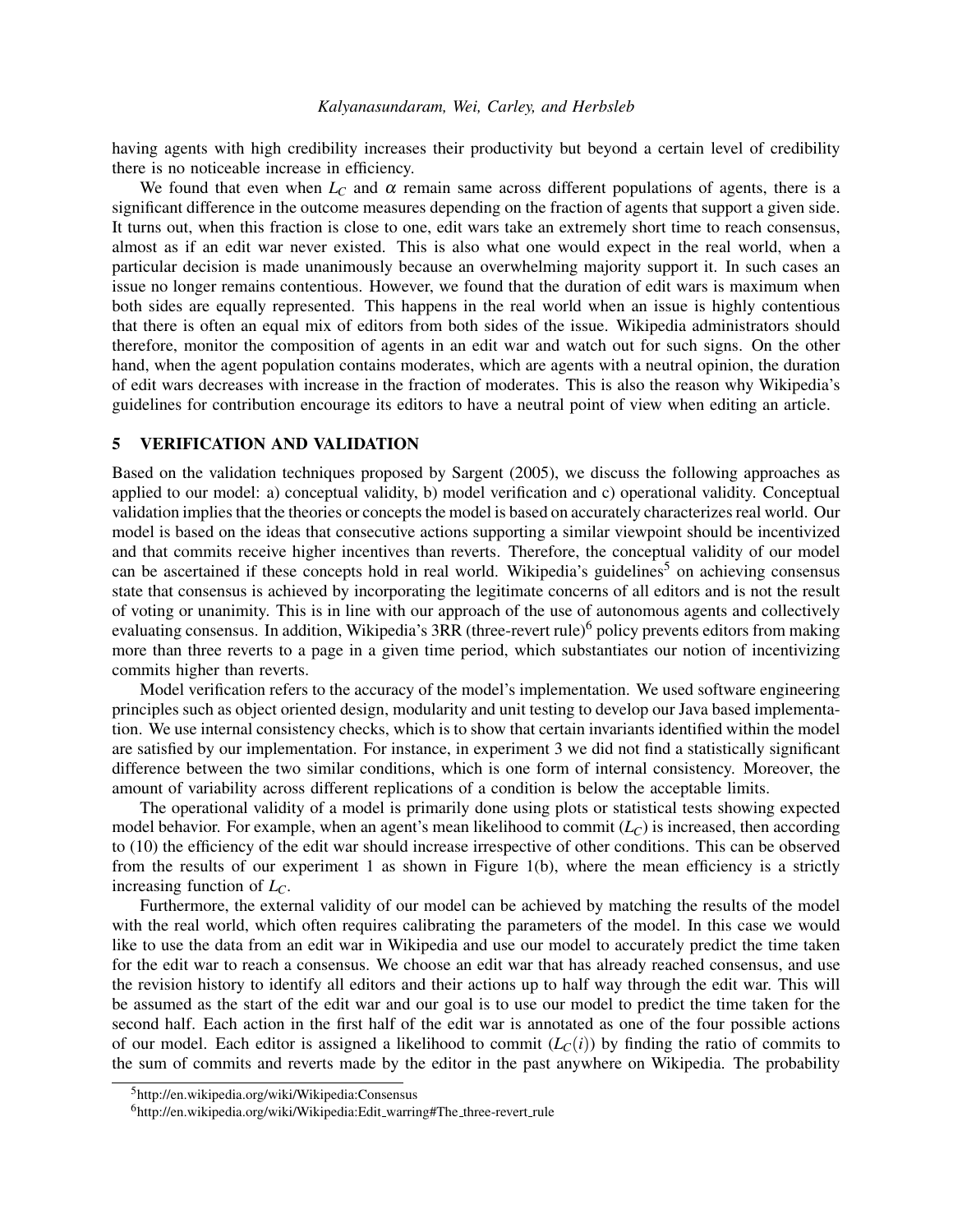distribution of actions is computed based on the annotated actions for that editor. Given this input, we use our model to compute a 95% confidence interval of the mean number of turns and efficiency. There are a number of ways by which the time taken on Wikipedia can be converted to the number of turns our model outputs. One approach is by devising a threshold for the number of actions on Wikipedia to be counted as one turn. We evaluated our model's accuracy with data from the edit war on planet Pluto's reclassification as a dwarf planet that took place between 23*rd* and 27*th* August 2006 and involved 197 non-anonymous editors. However, this required considerable calibration of the parameters of our model, and therefore, a scope for future work is to improve the data conversion techniques between our model and the real world.

## <span id="page-10-3"></span>6 CONCLUSION

It is human tendency to have strong opinions, which often leads to heated arguments over certain issues. When such arguments take place on online platforms where user generated content is the only form of content creation, these arguments turn into what are known as *edit wars*. These edit wars pose a serious challenge to the growth and maintenance of online communities such as Wikipedia. Therefore, it is important to develop methods to automatically monitor edit wars and decide when to intervene. We showed that our model can be used to predict the time taken for a given edit war to reach consensus. We used our model to study the various factors that influence the duration and efficiency of edit wars. Our model can therefore, be used by administrators of Wikipedia and maintainers of other online communities to make policy decisions on participation and contribution.

Although our model can explain many of the real world phenomena associated with an edit war, it makes a few assumptions for brevity and simplicity. We do not consider an agent's ability to learn across multiple pages simultaneously and we assume an agent's rate of learning to be constant throughout the process. This requires sophisticated models of human cognition, a topic of interest in an emerging field known as cognitive social simulation. Another assumption our model makes is to treat all commit actions the same, however, the content of a commit could offer additional insights. For example, we could leverage techniques from areas like Natural Language Processing (NLP) to take into account the semantics of the content. A limitation of our model is that unlike other related works [\(Yasseri et al. 2012\)](#page-11-10), it does not detect edit wars instead it assumes a given condition as an edit war and predicts the desired outcomes. We believe the core concepts of our approach can be broadly applied to the study of member behavior in online communities and aid in the design of improved guidelines and policies.

## **REFERENCES**

- <span id="page-10-8"></span>Arazy, O., O. Nov, R. Patterson, and L. Yeo. 2011, April. "Information Quality in Wikipedia: The Effects of Group Composition and Task Conflict". *J. Manage. Inf. Syst.* 27 (4): 71–98.
- <span id="page-10-1"></span>Bush, R. R., and F. Mosteller. 1955. "Stochastic models for learning.".
- <span id="page-10-7"></span>Carley, K. 1991. "A theory of group stability". *American Journal of Sociology*:331–354.
- <span id="page-10-4"></span>Chiclana, F., J. T. Garca, M. del Moral, and E. Herrera-Viedma. 2013. "A statistical comparative study of different similarity measures of consensus in group decision making". *Information Sciences* 221 (0):  $110 - 123$ .
- <span id="page-10-5"></span>Cialdini, R. B., and N. J. Goldstein. 2004. "Social Influence: Compliance and Conformity". *Annual Review of Psychology* 55 (1): 591–621. PMID: 14744228.
- <span id="page-10-2"></span>Erdamar, B., J. L. García-Lapresta, D. Pérez-Román, and M. Remzi Sanver. 2014, May. "Measuring Consensus in a Preference-approval Context". *Inf. Fusion* 17:14–21.
- <span id="page-10-6"></span>Friedkin, N., and E. Johnsen. 1990. "Social-influence and Opinions". *Journal of Mathematical Sociology* 15 (3-4): 193–205.
- <span id="page-10-0"></span>Kittur, A., B. Suh, B. A. Pendleton, and E. H. Chi. 2007. "He Says, She Says: Conflict and Coordination in Wikipedia". In *Proceedings of the SIGCHI Conference on Human Factors in Computing Systems*, CHI '07, 453–462. New York, NY, USA: ACM.